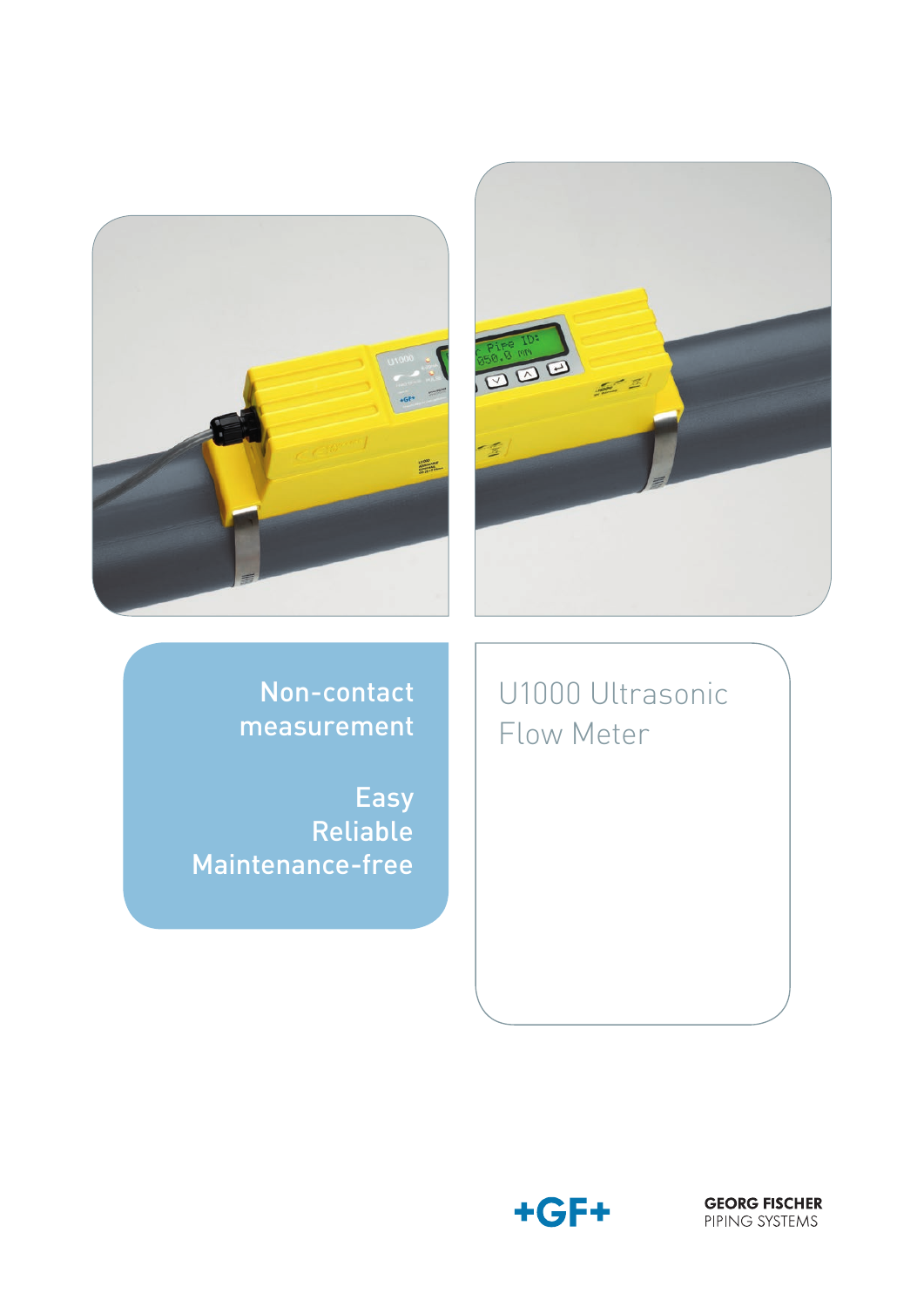## Features

### Easy, uncomplicated and absolutely reliable. Non-contact measurement of pure and ultrapure water with ultrasound technology.

Developed ideally for the plastic piping systems from Georg Fischer Piping Systems. Thanks to the clamp-on installation, the flow sensor is installed in just minutes. The sensor can be easily adapted to the pipe dimension. The continuous measurement is based on the time-of-flight principle.

The two integrated sensors send and receive ultrasonic signals, measuring the speed of propagation of the ultrasonic waves. The sensor then calculates the volume internally. Compact, powerful, reliable!



Silicon wafer/chip production: Production process with ultrapure water, controlled and monitored by technology from Georg Fischer Piping Systems.



 $+GF+$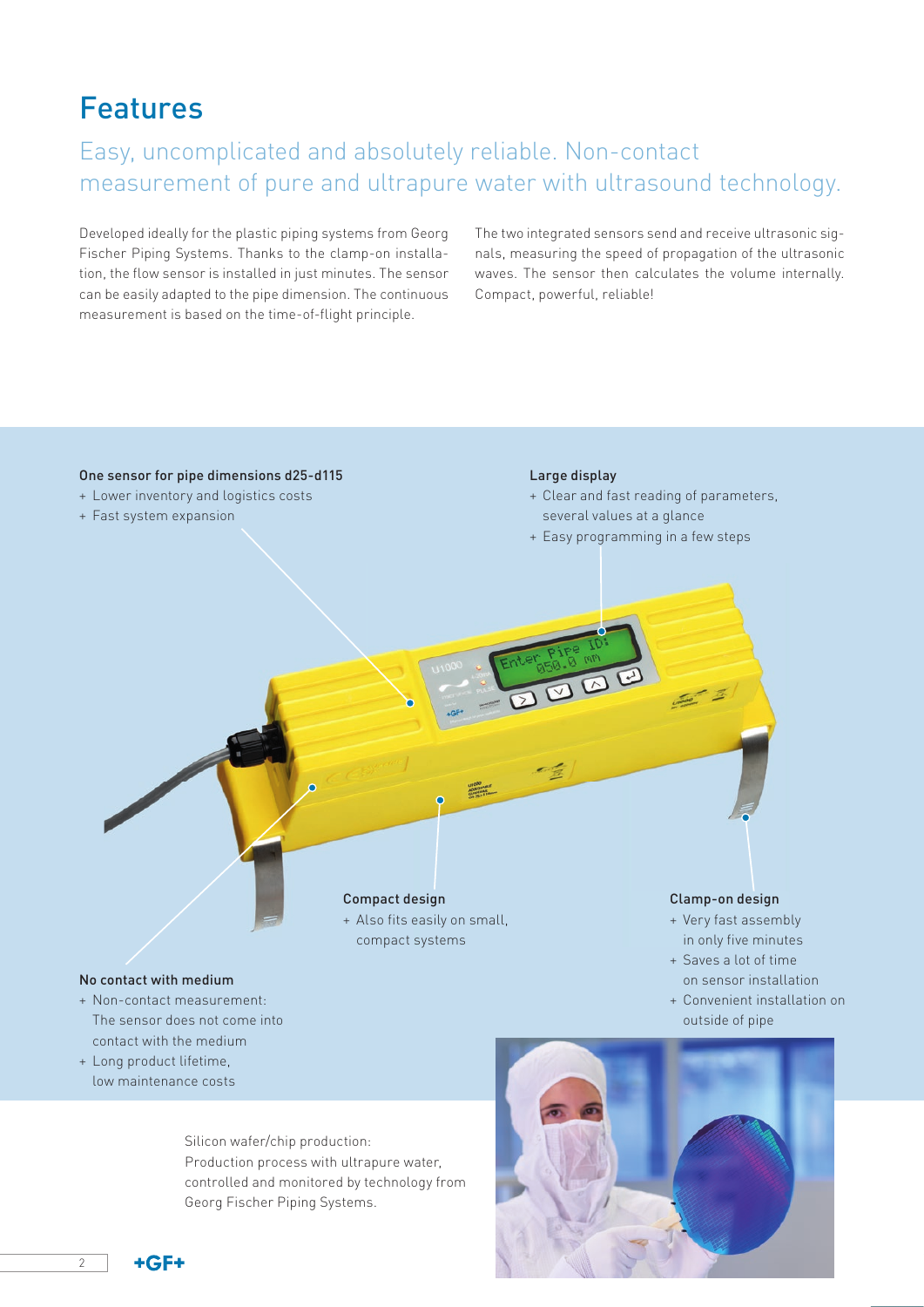# Technical data

| <b>Specifications</b>        | <b>Values</b>                        |
|------------------------------|--------------------------------------|
| <b>Measurement principle</b> | Ultrasound, time of flight           |
| <b>Flow velocity range</b>   | $0.1 - 10$ m/s                       |
| <b>Accuracy</b>              | 3% of measured value                 |
| <b>Reaction time</b>         | $500 \text{ ms}$                     |
| Pipe diameter [d]            | $25 - 115$ mm                        |
| <b>Pipe material</b>         | PVC, ABS, PVDF, PP, PE, PB-Instaflex |
| <b>Working temperature</b>   | $0 - 50 °C$                          |
| <b>Mains voltage</b>         | 12-24 V DC                           |
| <b>Output</b>                | 4-20 mA, pulse                       |





## Installation in only five minutes



+ Loosen the safety screws

+ Position the sensor elements





+ Apply the contact gel  $+$  Tighten the safety screws

+ Attach the sensor unit with the clamps



- + Remove safety screws
- + Electrically connect the electronic unit



+ The two halves are joined by simply snapping them together; no tools required



- + Enter the pipe dimension and the material – confirm and done
- + The sensor is ready for operation

| Code        | Tvpe        | <b>Description</b>                  |
|-------------|-------------|-------------------------------------|
| 159 300 085 | $U1000 - 1$ | U1000, for plastic pipes d25-115 mm |